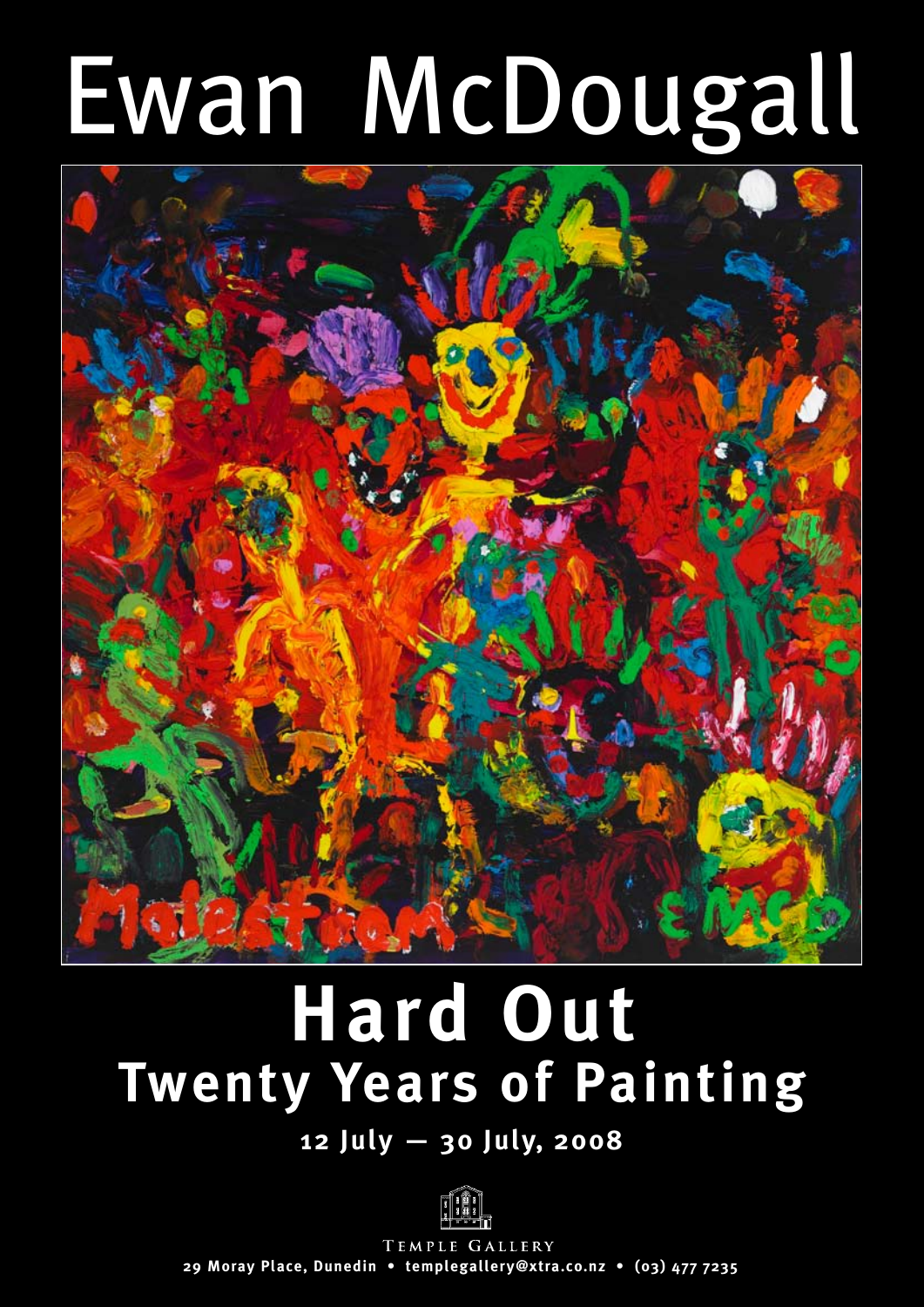

*Post Muttonism* 2006 Oil on canvas 1530 x 1220 mm

"Ewan McDougall's … works …are a kind of adult animation in technicolour tactility. Humanoid figures in garish colours dance and loom against yellows and oranges. The animistic is invoked: the extension and diminution of figures ask the viewers to mentally morph themselves into the kind of emotional space the characters' gestures suggest.

His palette-knifed impasto is secure, funny and clever."

Bridie Lonie 'Can You Feel It?' *New Zealand Listener* August 20, 2005.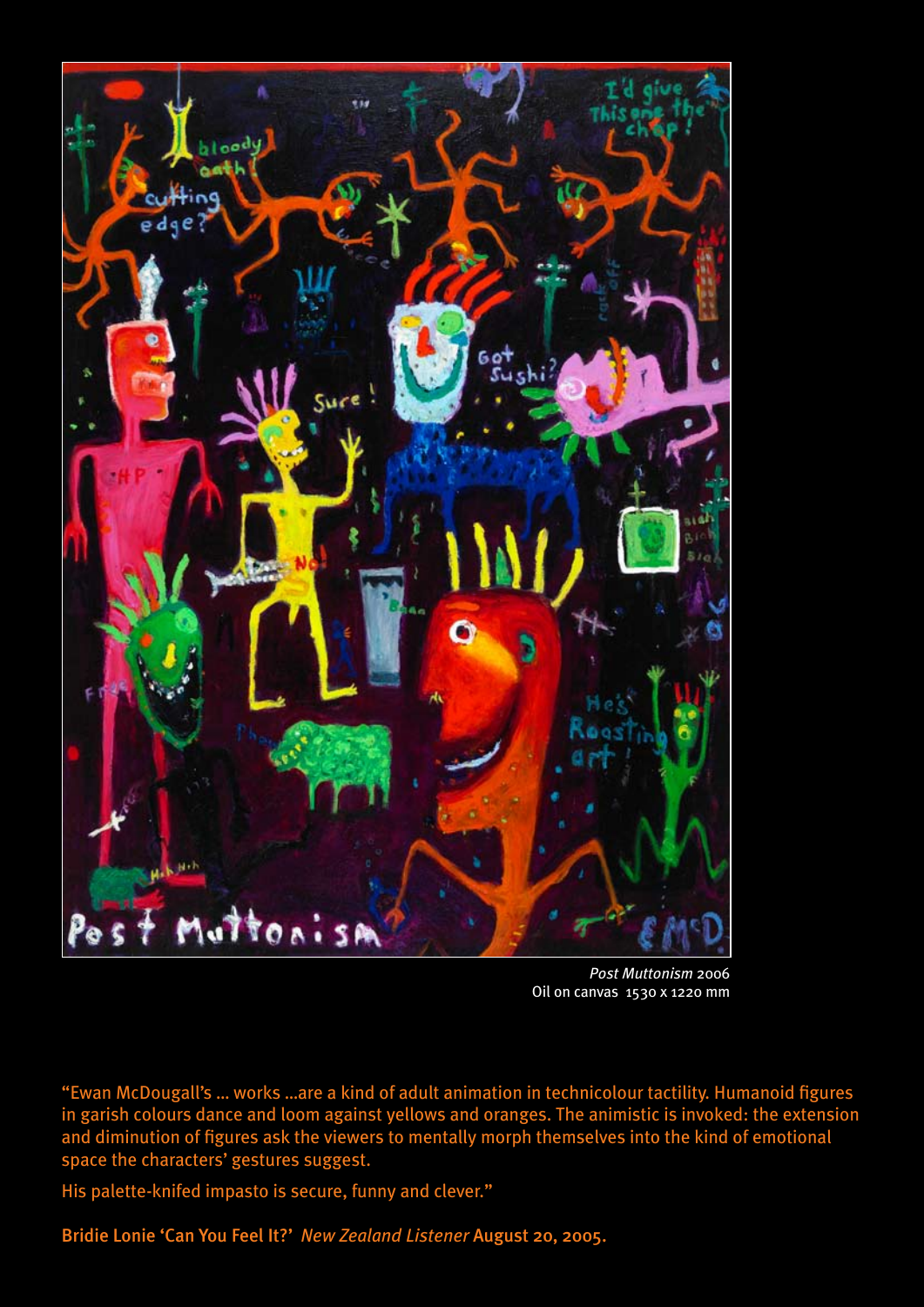

*Sarah* 1989 Acrylic on paper 370 x 510 mm

#### **Ewan McDougall Hard Out: Twenty Years of Painting**

Ewan McDougall has been at it for twenty years. An artist who started when many would already be in mid career he had another life before he took up painting. That first life ended in crash and burn but from it comes the content, articulated in a fiercely wrought, personal idiom, of his paintings' demonic, hilarious vision of life down here on planet earth. It is an art which laughs and howls like a hyena, dances like the flames of hell, crackles with furious energy but is masterfully tactful too. It might have been a wowser art. Instead it is pointed but wry. McDougall has been there, done that and knows the consequences too. But he is not on any crusade just alight with the craziness of it all. He wants to share his knowing take on life and the frantic, but compassionate, merriment it inspires.

He was born in Wellington in 1948, grew up in Oamaru and went to Waitaki Boys High School where he was taught art by Colin Wheeler. McDougall went on to the University of Otago and graduated with honours in Political Studies in 1971. He had worked to support himself at freezing works, and continued to do so later and his worker's number  $-173$ appears in several paintings. He was also involved in rock bands, *Pussyfoot* and *Noah*, playing drums. He became a junior lecturer and pursuing an academic career went to Australia in 1976.

The academic ambitions didn't last. After working in Australia's North West deserts McDougall set off on the now familiar trail through Nepal to London. In Britain there were pub jobs, work on North Sea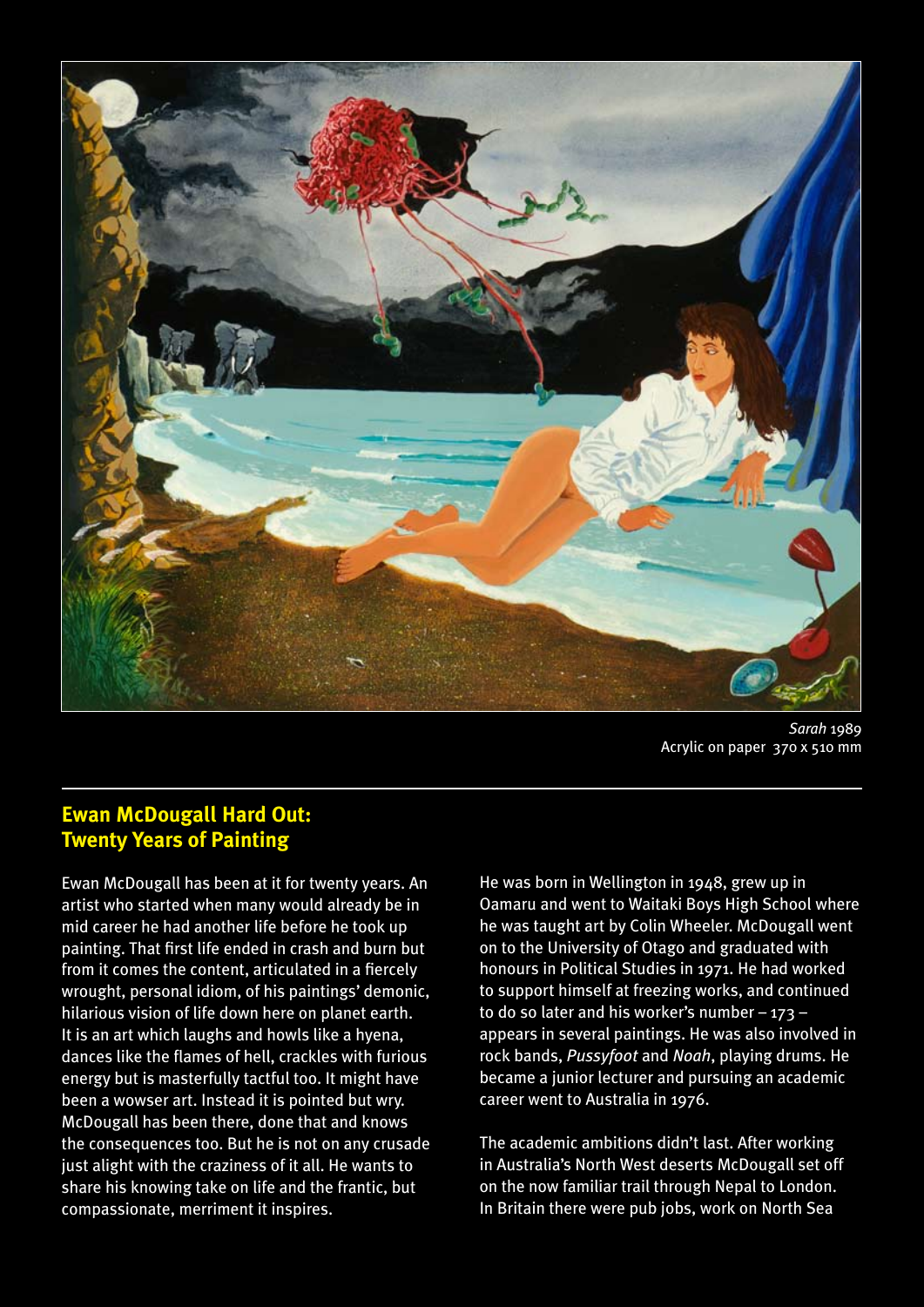

*Escape from the Mad Cows* 1993 Acrylic and oil on paper 910 x 710 mm



*Self with White Pointers* 1989 Acrylic on Arches paper 770 x 510 mm

oil-rigs, but also lively recreation which saw him surfing in Baja California. Eventually he got back to Australia which is where he met the Britishborn Sarah Martin, a writer he married in 1983. McDougall had been partying all along the way, living the Rock and Roll life with all its baroque accompaniments. But an 'active social life' was starting to look a lot 'like alcoholism'.<sup>1</sup>

Ewan and Sarah came to New Zealand in 1984. In 1988 McDougall was admitted to Queen Mary Hospital at Hanmer Springs, stonewalled by his addictions. At the suggestion of the Medical Superintendent, Robert Crawford, he assisted painting a mural and in the process found the slayer of his personal demons.

**Sarah** of 1989 is an early result. McDougall's wife floats semi-nude and vulnerable above a canyoned lake with a strange, threatening biomorph hovering behind, throwing out dangerous tendrils. There's some cute Kiwiana in the foreground but a pair of tusked elephants are charging into the lake heading in the general direction of the lady. As a variation on *Perseus and Andromeda* we have the maiden and the monsters but no hero, a reflection, perhaps, of the general decline in gallantry – or delusion? – since the Epic Days of Old. At this time McDougall was using illusionism to paint in a Surrealist manner.

**Self with White Pointers** of the same year is another of this sort, showing the artist, resolute, but apparently submerged, in an underwater lounge room, not quite insouciant, but curiously unperturbed by a number of sharks swimming around.

McDougall found the time and care necessary to produce these illusionist effects was cramping his desire for spontaneous expression. An association with the artist Lindsay Crooks, who shared his passion for surfing, produced **Campbell's Bay** in 1991 where the seascape and tousle-haired surfers are becoming more hydrodynamic. The following year, **The Commission** showed a further step in the evolution of a personal idiom with an idol-like human figure accoutred with a fishhook and taiaha. This was a reaction against the futility of trying to paint a commission, signalled by the dollar on the fishhook. **Escape from the Mad Cows** of 1993 reflects relief after a return

1 Richard Dingwall, 'I've Done All the Dumb Things' *Art New Zealand* 86, 1998.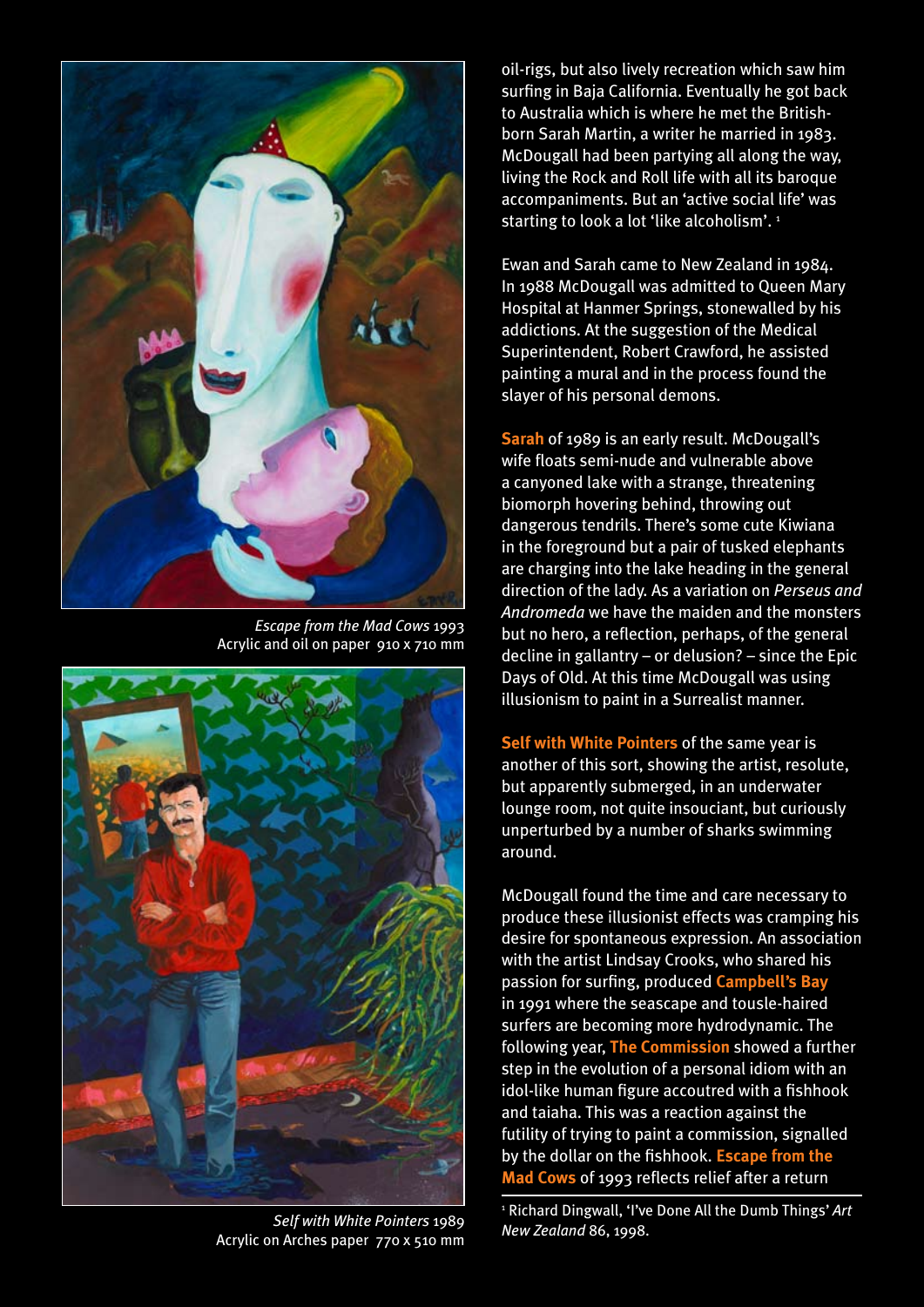

*Fall of the Blue Angel* 1995 Oil on board 330 x 900 mm

to New Zealand from a sojourn in England. There's a reference to the eponymous disease; a nuclear power station is shown in the background; the faces of the figures have become masks, with lead white and rouge standing in for death and passion.

**Fall of the Blue Angel**, 1995, marks another long step towards a personal language. Now we have only mask-like faces, grinning and hollering, oblivious to an angel plunging to his doom above. **Descent from King's Cross** of the following year points the moment of the artist's arrival. Now faces and figures are wholly schematic and colour has become a weapon. The theme is the madness of human life as revealed by a truly hyped-up party, appropriately set against the high-rise background of Sydney's cabaret district.

By this time McDougall had developed a lexicon consisting of mask-like, saw-toothed, grinning faces, highly simplified figures reminiscent of primitive art and falling figures, all painted gesturally in vibrant colours on fields with little or no illusion of depth. He has been called an 'Outsider' artist and has been associated with 'Art Brut' – raw art – but is really a neo-expressionist.2

**Icharus with flaming dancers** of 1997 is a particularly animated example of his gesturalism with Icharus swooping down in a curve nicely echoed by the hollow arc made by the body of a madly flexing

2 He was called an 'outsider' artist by Mark Amery, quoted by Nigel Benson, 'Take a Colourful Life' Otago Daily Times 28/6/2007. He was represented in the 2004 London Raw Arts Festival and the 2006 Spanish Raw Art Exhibition in Valencia in Spain. Bridie Lonie, called him a neoexpressionist in 'Can you feel it?' New Zealand Listener 20/8/2005 and he has concurred (emails to the writer 22/4/08 & 2/5/08).

limbo dancer. **Man 1/2 Cut** of the following year is a brilliant visual metaphor which would serve very well for a wowser campaign except that isn't McDougall's message. He is not banging the drum in a Prohibition parade but is pointing to the self-destructive madness of not just partying but life, with some head-shaking and laughs along the way. In a play on the expression 'party animal' he has called himself a 'painting animal'. For McDougall the painting is the party, a visual celebration of the madness of life, full of joy but not overlooking the horror.3

**Man with birdsong** has a figure whose head is encapsulated in what looks like an inverted bottle. He is surrounded and menaced by fanged avifauna which seem more like pterodactyls than birds. Life is pretty savage and perhaps a man needs a bottle in which to hide. **Happy New Year** is a riot of faces with upthrown hands and eyes all anywhere. These celebrants are certainly getting out of it and look not just sozzled but crazed and injured.

The 2001 painting **Sex and Drugs and Rock 'n Roll** has these words boldly inscribed, extended into a thought by the addition of *is very good indeed*, which is ironic, as we see the figure of a man stretched on his back on a gurney or operating table. From his mouth come the words *wot a way to go* and his face wears a beatific smile. Here's one party animal who's on the way out but still thinks he's somewhere like heaven.

3 McDougall called himself this when talking to Piers Midwinter, Curator and Director Raw Arts Festival quoted in *Kate Hickey has a one on one with Piers Midwinter*, Art Fairs International website, www.artfairsinternational. com.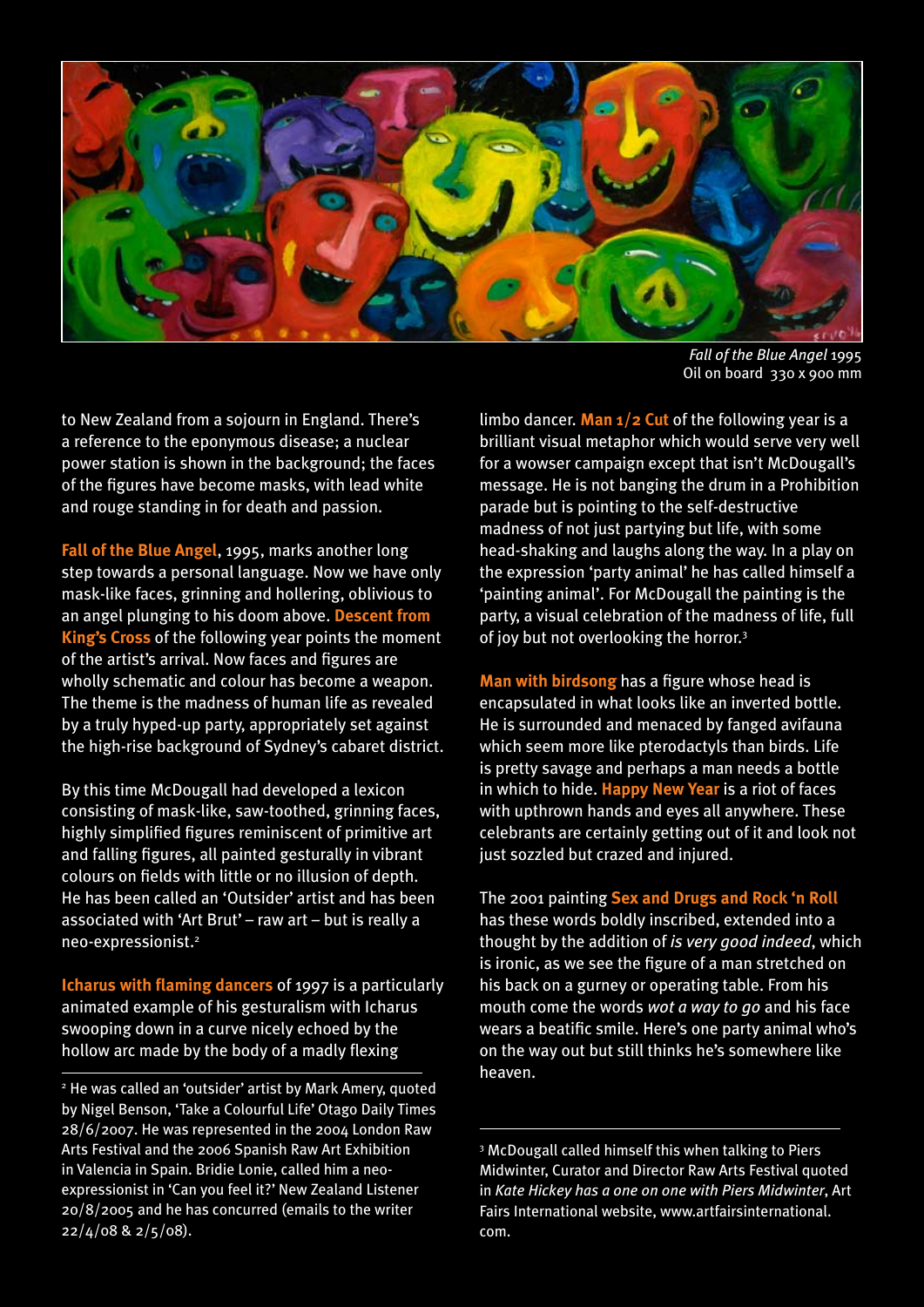

*The Birth of Heinous* 2007 Oil on canvas 1850 x 2150 mm

**Planet Hell** is vividly inscribed with maniac figures in rich gold on a red ground with black and green touches for contrast. The figures are partying up another storm which looks like a vision of the inferno with a recumbent skeleton under their feet. There are the same colours and others too in the gloriously titled diptych **Gimme ya Money! This is a Fuckup!** which could stand as a metaphor for much of life.

**Are we there yet? (after Gauguin)** is a large jamboree of stick-legged people, apparently happening in space. There is a two-headed dog, a skeleton in a cage and a woman streaking in from the side, her head thrown back and her hair flying like one of Picasso's women in *Guernica*. A figure holds a pennant reading "Love" and "Hate" and is also holding a nosegay suggesting the ambivalent state of relations between the sexes. An inscription reads "Where th' Fukawi", leaving us to wonder if perhaps

the human tribe hasn't quite found Gauguin 's paradise yet.

McDougall is no kind of primitive but he took a crack at scholarly waffle with his 2006 painting **Post Muttonism** where the party this time could be a gallery opening. There are inscribed verbal puns mixing art talk and freezing works lingo. A small suspended carcase is subtitled "cutting edge?" while elsewhere someone asks "Got sushi?" Perhaps all the world is not so much a stage as any kind of human gathering.

In 2007 McDougall produced **Painting or Death** and **The Birth of Heinous**, large confident works in his established manner on his abiding theme of the craziness of life. By this time McDougall had a long list of solo and other shows behind him, up and down New Zealand, in public and dealer galleries,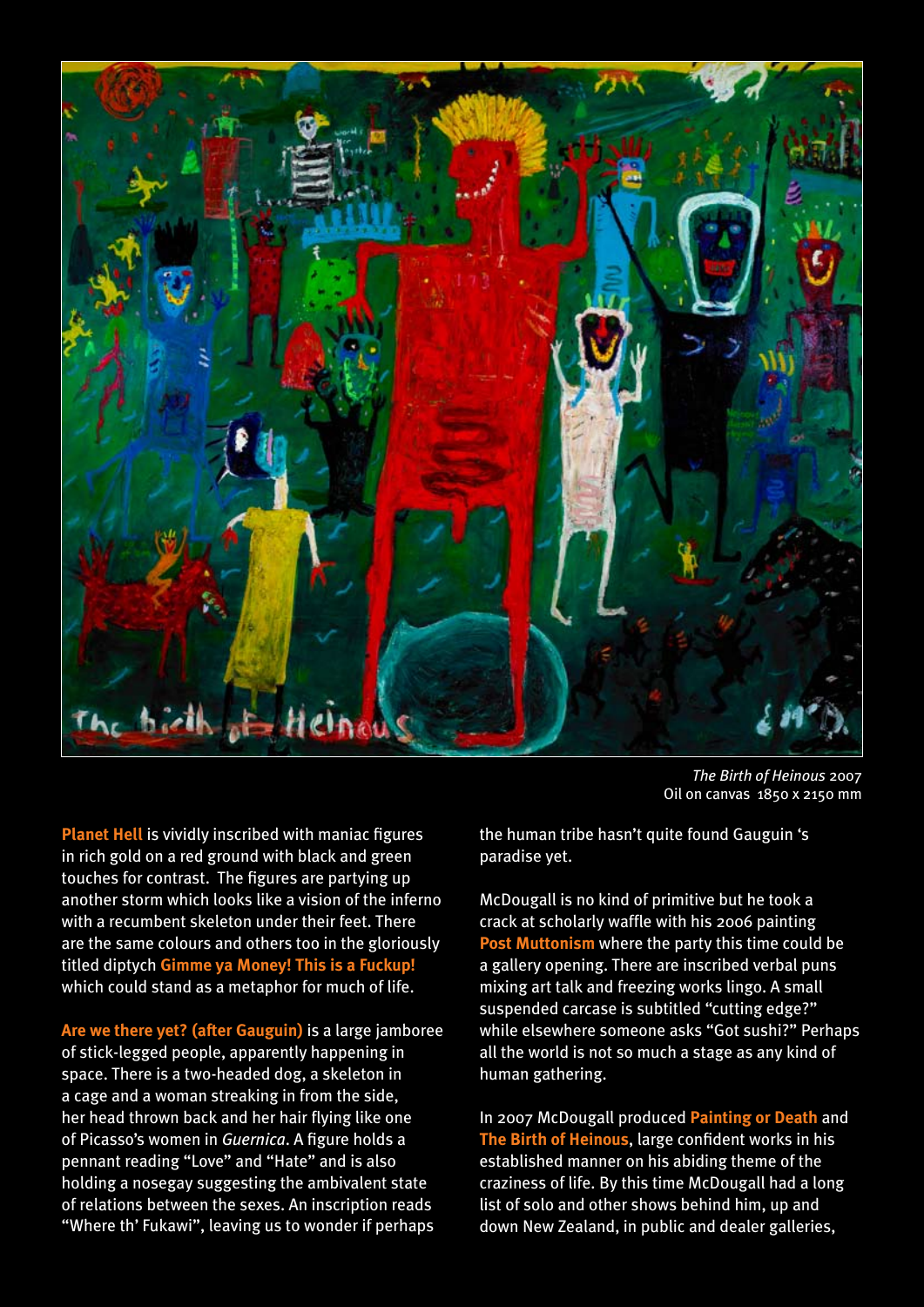

and overseas in England and Spain. He had made his presence felt and had developed a critical following of people who felt the power of his madcap vision. It is an engaging art if also sometimes worrying and an art full of humour at the human condition. One senses the artist shaking his head and chuckling at the fun and folly.

**Malestrom**, of 2008, is on the plight of the party animal. Its day-glo colours and hectic energy leave little doubt these are red-blooded guys having fun, although, there seems to be too much blood altogether, impastoed on bodies and filling spaces. To be a party animal, it seems, is to be an accident waiting to happen.

Twenty years on McDougall is on top of his game, painting hard, an artist who has found his pace and is crackling along like a bushfire. It may have been hard getting to the starting blocks but he makes it look easy now.



Peter Entwisle July 2008

*Icarus with flaming dancers* 1997 Oil on canvas 710 x 910 mm

Oil on canvas 700 x 1450 mm

Catalogue designed and typeset by Greg Hings Printed at Uniprint, Dunedin, 2008